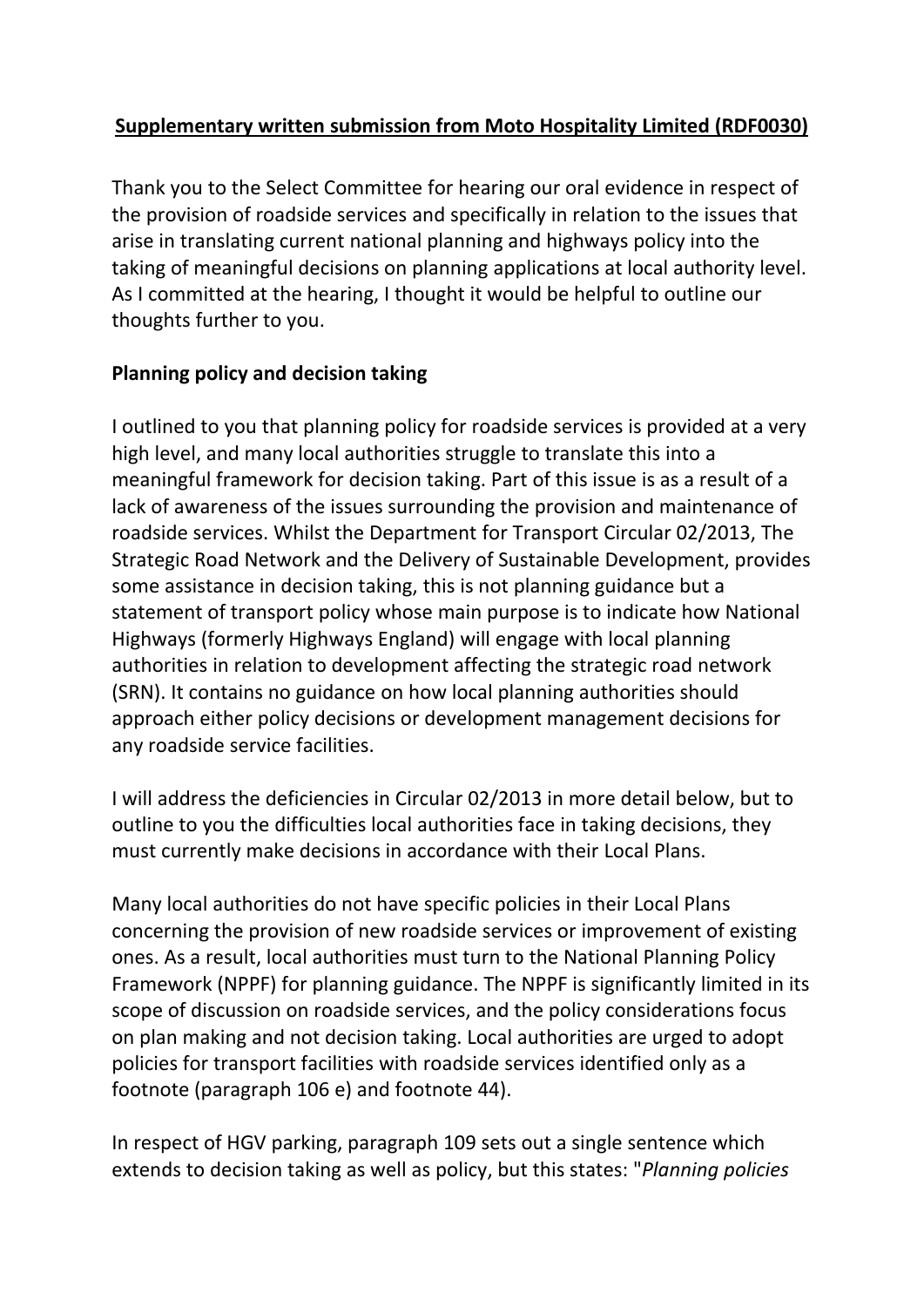*and decisions should recognise the importance of providing adequate overnight lorry parking facilities, taking into account any local shortages, to reduce the risk of parking in locations that lack proper facilities or could cause a nuisance*."

There is no additional planning policy or guidance to assist local authorities in taking decisions, and what results is a vacuum in policy or guidance on how best those decisions can be taken.

As decision taking is often on a strategic level, and can involve cross-boundary traffic flows (between Boroughs/Districts or between Counties), a degree of cross boundary co-operation is required in determining matters such as the need for roadside facilities. This is particularly relevant for the provision of HGV parking.

# **Circular 02/2013**

Circular 02/2013 is not planning guidance. It contains no guidance on how local planning authorities should approach decision taking for the development of roadside services. Paragraph B8 advises local planning authorities to determine planning applications on their individual merits. But paragraph B8 is set out under the sub heading 'Spacing'. Paragraph B9 goes slightly further but is limited, and simply states: "*New and existing roadside facilities are subject to the provisions of relevant planning legislation and regulation, which together set the framework within which local planning authorities would consider the planning proposals for such developments*."

The Circular does not provide advice on how the need for roadside facilities is to be assessed in planning applications. We often find that our consultants, through best practice, provide a decision taking framework to local authorities on how best to address need, for the local authority to then decide the best way in which to make that assessment. The approach can be inconsistent as a result.

Beyond decision taking, we find that the Circular contains a number of contradictions, is limited in its scope or is now out of date as a result of advancements in technology since it was written in 2013. I have addressed these points below:

spacing is often considered to be determinative of need for a new site, however there is no way for local authorities to determine a need where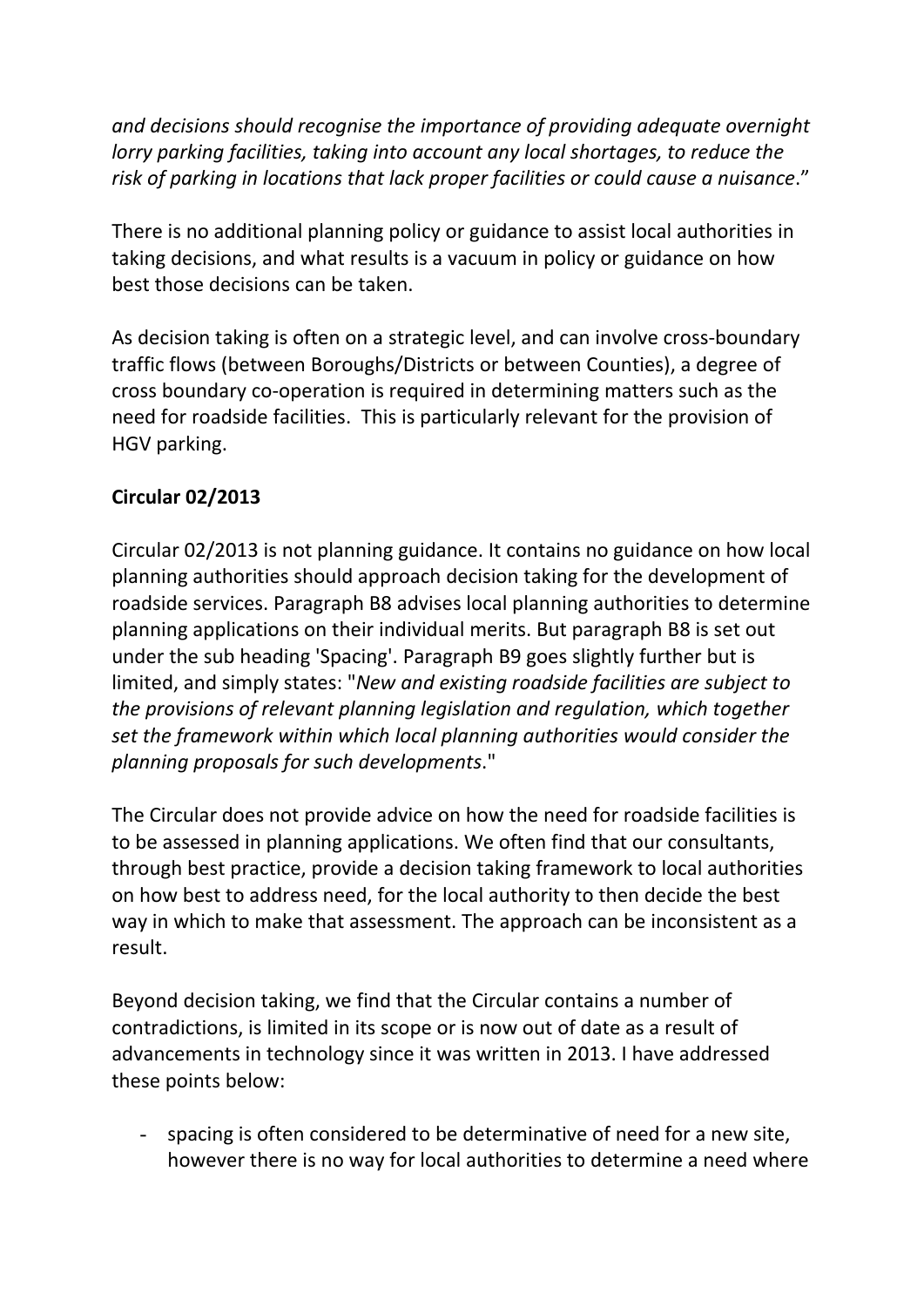a gap in the network is less than 28 miles other than potentially determining the planning merits of individual proposals;

- the spacing advice in the Circular focuses on the provision of motorway service areas, despite providing policy guidance on other types of roadside facilities (motorway rest areas, truck stops etc). There is no guidance on how to assess suitable distances between other types of facilities, and as such local authorities have no guidance on how to assess need in the case of alternative types of roadside services;
- the distance of 28 miles as the primary network of motorway service areas or about 30 minute drive time causes confusion on particularly busy sections of motorway where a drive time of 30 minutes may not result in driving a distance of 28 miles.
- there is no reference to Electric Vehicle charging points. As a result of advances in technology, there is a need for the provision of charging points but it is unclear whether this forms part of the overall car parking requirement for sites or should be provided in addition to the number of car parking spaces. We often find ourself in discussion with local authorities on this point.
- in updating existing sites, local highway authorities are often consulted but try to apply their own parking standards rather than those in the Circular.

As such, operators and developers of roadside services face particular difficulties in obtaining planning approvals for both the expansion of existing sites and development of new sites for all vehicle types and road users due to plethora of documents and lack of detail to guide local authorities in plan making and decision taking.

## **Changes to Policy**

In terms of changes to policy, it is welcome news that Circular 02/2013 will be updated and we would ask the Committee and Department for Transport that early engagement with the industry is made to ensure that the review is as fit for purpose as possible.

In terms of planning policy, in the proposed update to the NPPF, a greater degree of detail could be included, and could include wording as found in the cancelled PPG13 or HA269 that the provision of regular opportunities for drivers to stop and rest during their journeys makes an important contribution to the safe and efficient operation of the strategic road network and that local authorities should consider and plan for the development of suitable facilities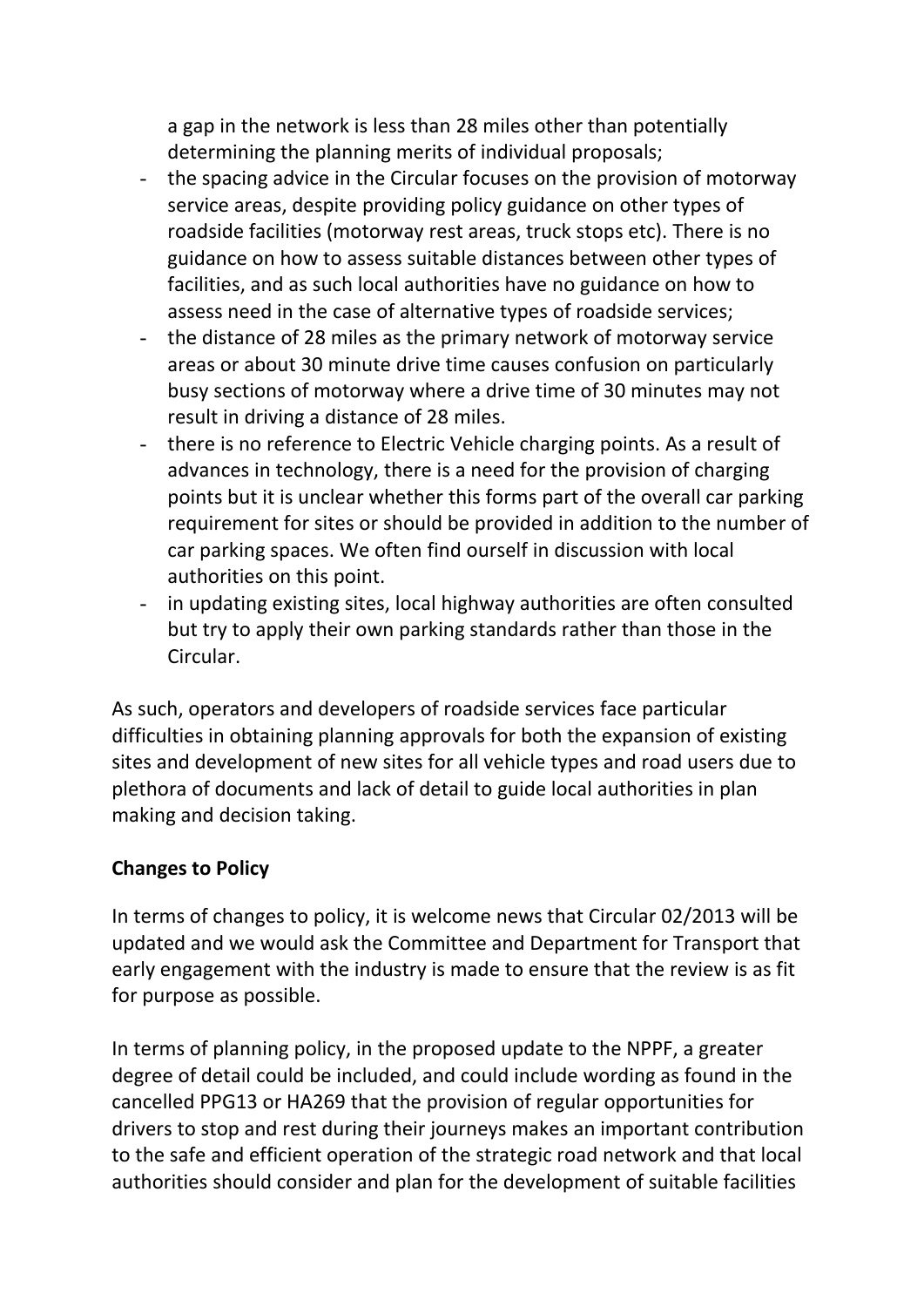in their areas, and particularly facilities for short and long-stay parking for HGVs along with amenities for their drivers.

It might be appropriate for DfT and DLUHC to produce a joint policy statement which pulls together all of the elements of planning and highways policy into one document. This would create a suitable framework for decision taking in the form of a 'one stop shop' for all of those involved in the process. This would be particularly helpful for local authorities who are unfamiliar with roadside policy.

In addition to the issues outlined above concerning inadequacy of current policy, it would be helpful for any review to also look at the following matters:

- changing the Circular to align with the NPPF in terms of both planning policy but also highways considerations. There are currently inconsistencies in respect of the impact test, with National Highways often taking a different view to local highway authorities on this.
- the distance between services needs to be reviewed, especially given the move to electric vehicles and the range of vehicles is less than a petrol or diesel engine.
- there is no refinement for distance by vehicle type and therefore it is difficult to assess whether this is adequate for HGVs for example. Equally, there will be a greater requirement for HGVs by relationship to the drive time distance of ports or adjacent to major distribution facilities.
- National Highways preference for online facilities over offline facilities needs to be reviewed with both types of facility treated equally. This would have a number of advantages concerning the provision of services and also providing a broader range of types of services. It is particularly costly to build new, online facilities due to the provision of site specific slip roads. These also require a significant amount of land to be used, compared with the utilisation of existing junctions where infrastructure already exists. In addressing issues around the sustainability of developments, it would be more sustainable to locate sites where existing infrastructure (with proven capacity) can service sites;
- Ideally, there would be no preference between online and offline sites, and each proposal would be considered on its merits. This would also have the benefit of removing a number of conflicts within the existing Circular concerning creation of access for safe movement (Paragraph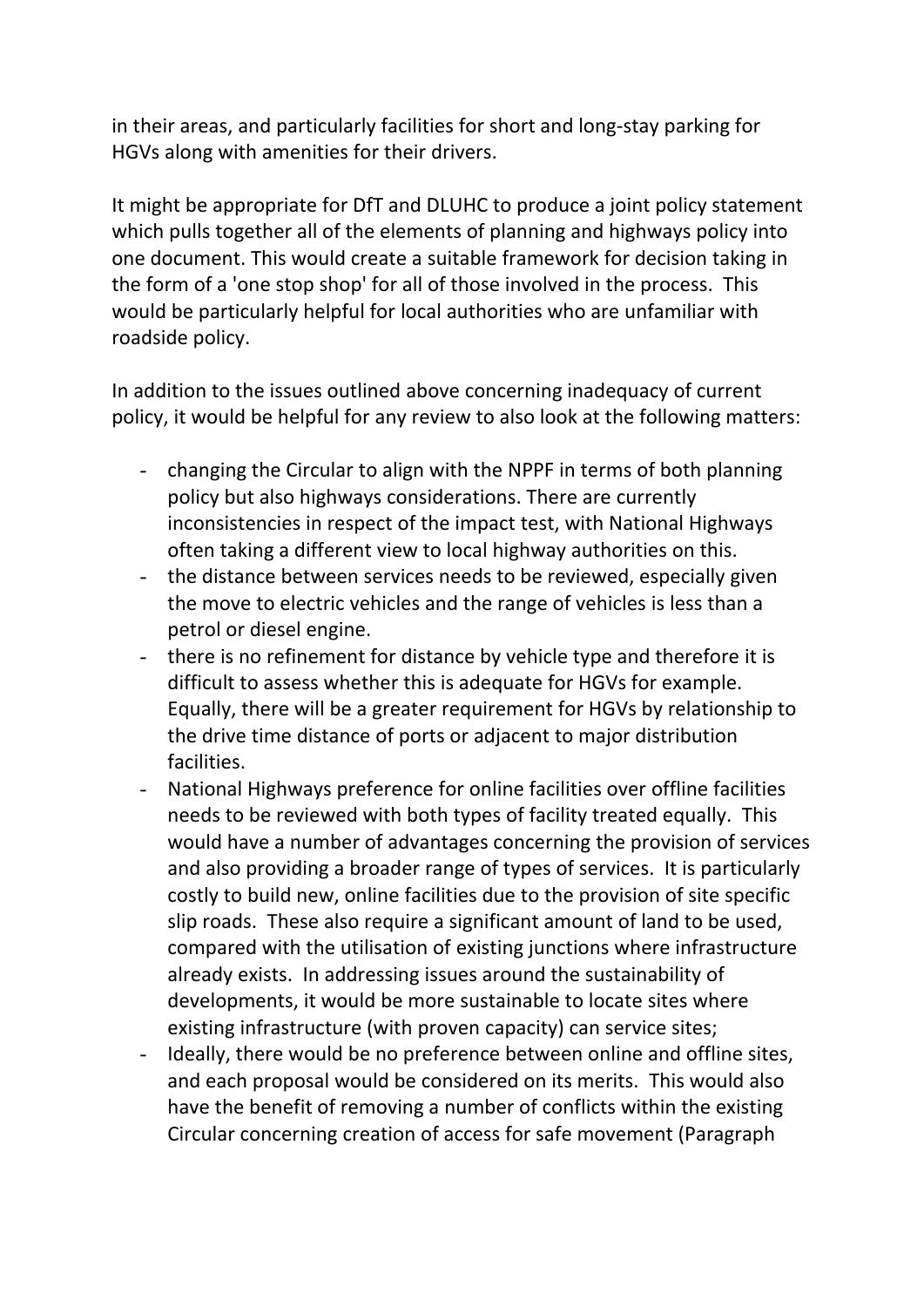37); accesses requiring safe weaving (Paragraph 38); and that new development should make use of existing junctions (Paragraph 43);

- An update to the requirements for signage from the strategic road network would be helpful. There are additional facilities that are appropriate for signage such as EV charging stations, or more compact short stop facilities.
- It would be useful to drivers to have the availability of EV charging stations forward signed in real time on the network. Drivers will be able to know where they can stop and guarantee charging their vehicle without making unnecessary stops if there are no available charging points.
- Equally, the same provision could be made for HGV drivers. This would enable drivers to determine whether to divert from the main carriageway or whether to continue to drive to find a place where they can safely stop and rest. An example below from a city centre car park shows the way in which driver information can be provided, and this could be simplified to simply say 'full' or 'available'.



Finally, we would also recommend going further and setting targets for the number of additional dedicated HGV parking spaces required on motorways over the coming 5-10 years. Without clear guidance on the actual shortfall and the timing to achieve these targets, we believe progress will remain excruciatingly slow and HGV driver conditions will not significantly improve because of a lack of available facilities.

## **Conclusion**

In summary, there are many areas where planning policy and highway policy are overlapping in respect of roadside facilities but neither provide clear guidance to local authorities in making decisions on planning applications. An update in all policy would be useful, and we would be very happy to assist the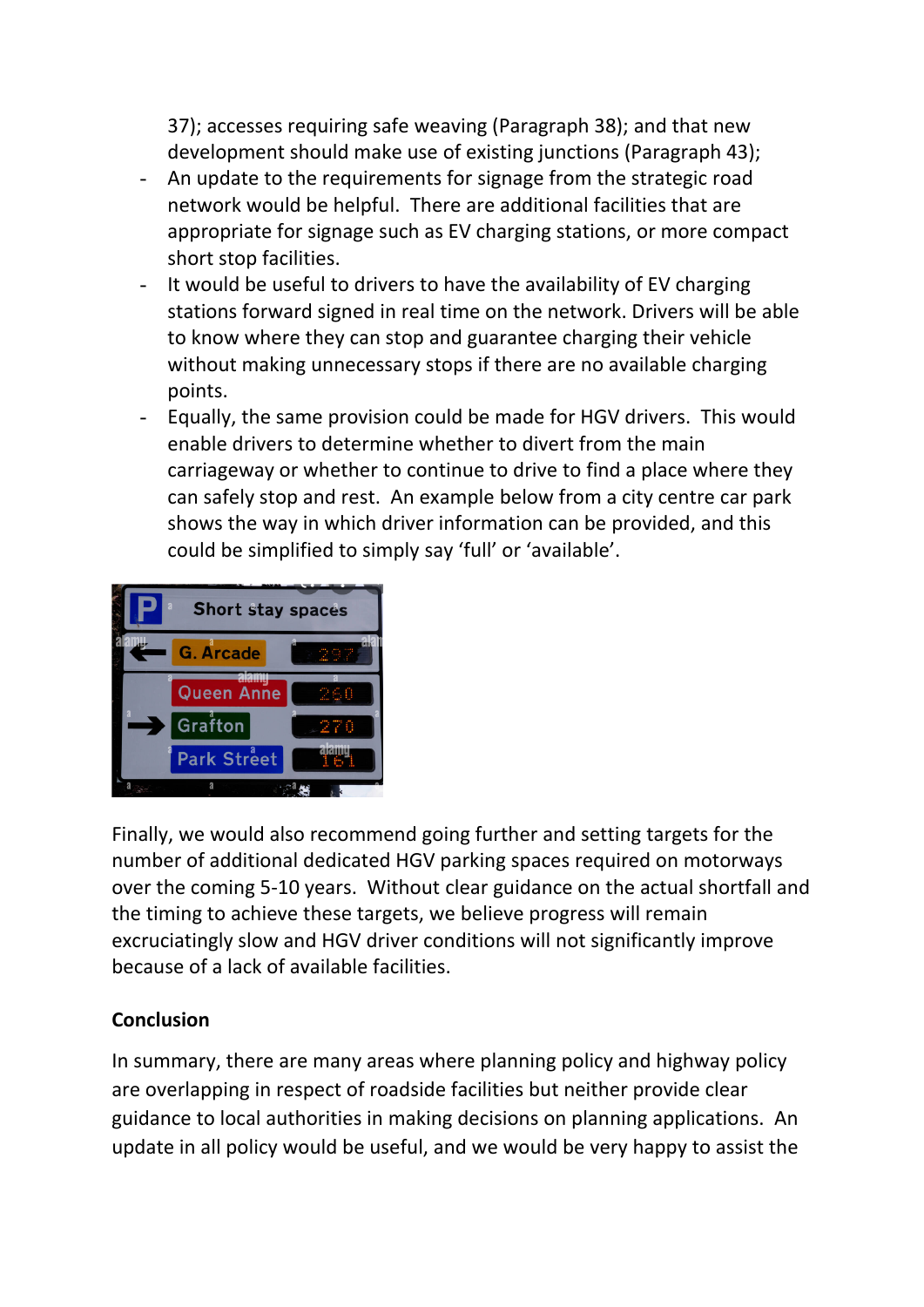Committee further if this would be helpful.

## **Department for Transport Leases**

When the Motorway Network was first constructed in late 1950's, the Department for Transport (DfT) compulsory purchased 21 parcels of land adjoining it, to provide safe welfare facilities for drivers.

The private sector entities, now known as the Motorway Service Area Operators, at the time developed and constructed these sites themselves and leased the land from the Government for a period of 50 years at a peppercorn rent.

These leases are now shortly due to expire and the Motorway Service Area Operators have been discussing with DfT, over the past 5+ years to extend the leases to allow further investment and modernisation on the sites.

Due to the lack of certainty about the future leasing arrangements for these sites, they have generally been under-invested in and are now often not large enough to cope with current traffic levels and volume of drivers needing to take a break. The exception to this is Cherwell Valley Services on the M40 which was rebuilt following a fire in 2011.

Moto currently have the following six sites which are leased from the DfT. The table below sets out the addresses and lease expiry dates for these sites. Four of our Leases expire in 2030 which is now only eight years away, as they are situated along the oldest motorways (M1, M6 and M62).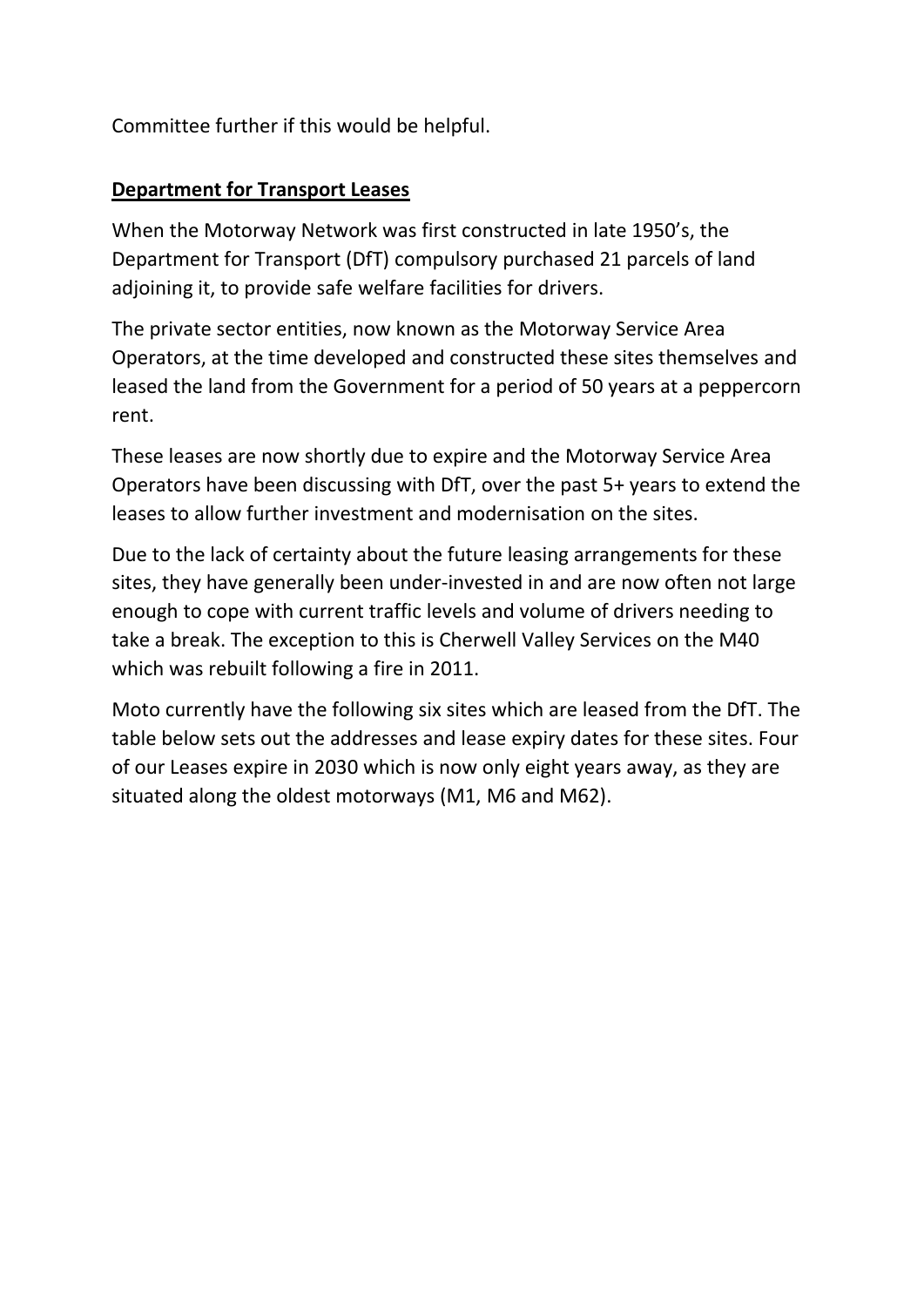| <b>Property</b>                                                                                                         | <b>Existing Lease Expiry</b> |
|-------------------------------------------------------------------------------------------------------------------------|------------------------------|
| Birch MSA, M62 eastbound and westbound between Junction 18<br>and 19, Heywood, Lancashire OL10 2QH                      | 10/12/2030                   |
| Cherwell Valley MSA, M40 Junction 10, Northampton Road, Ardley,<br>Bicester, Oxfordshire OX27 7RD                       | 18/03/2044                   |
| Knutsford MSA, M6 northbound and southbound between Junction<br>18 and 19, Northwich Road, Knutsford, Cheshire WA16 0TL | 30/09/2030                   |
| Thurrock MSA, M25 between Junction 30 and 31, Arterial Road,<br>West Thurrock, Grays, Essex RM16 3BG                    | 07/04/2040                   |
| Toddington MSA, M1 northbound and southbound between<br>Junction 11 and 12, Toddington, Bedfordshire LU5 6HR            | 10/12/2030                   |
| Trowell MSA, M1 northbound and southbound between Junction 25<br>and 26, Trowell, Nottingham NG9 3PL                    | 10/12/2030                   |

The Motorway Service Area Operators have been asking Transport Ministers to focus on these Leases and provide certainty to the Operators for over five years, with very little traction.

During 2021, Baroness Vere wrote to the Motorway Operators to confirm it was hoped a decision about the future of the Government owned sites would be taken in 2022. In late December 2021, Moto received communication from the DfT to confirm they were starting to value these sites to support Ministers decision making in 2022 on whether to:

- 1. Leave as is (i.e. do nothing approach leave the Leases to expire);
- 2. Re gear (i.e. Lease extension for a further 50 years);
- 3. Exit (i.e. market sale);
- 4. Income strip/fixed income (i.e. new Lease with premium payment / rental income).

Whilst it is a positive step forward that the Government are looking at these leases, it still does not leave Motorway Service Area Operators with any confidence that there is going to be a timely decision made or that a lease extension will be granted - which is necessary if we are to have the confidence to invest in these sites.

In the meantime, Moto is left in a difficult position of not being able to invest in our sites to improve customer facilities and extend HGV parking areas as the